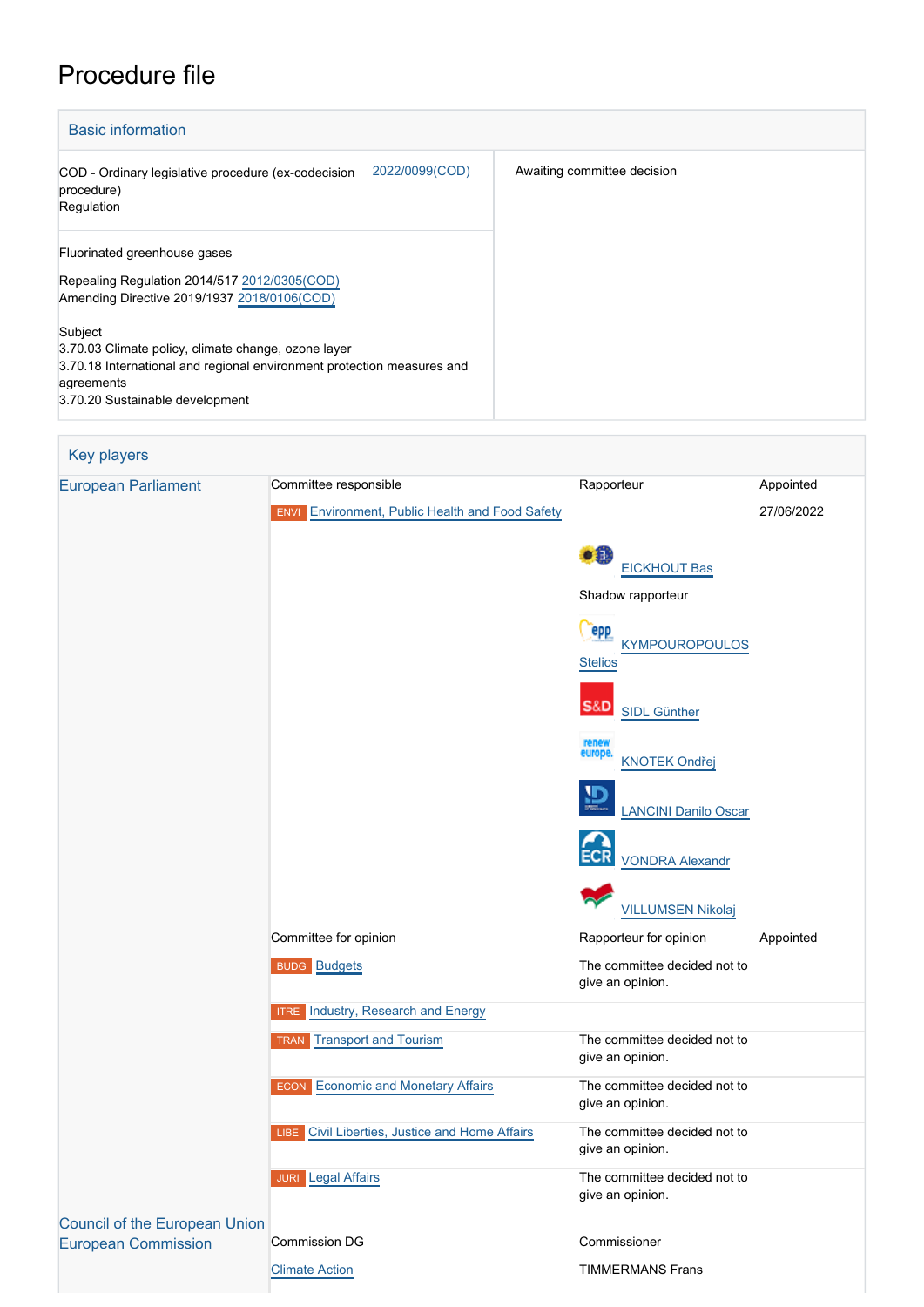| Key events |                                                            |               |         |
|------------|------------------------------------------------------------|---------------|---------|
| 05/04/2022 | Legislative proposal published                             | COM(2022)0150 | Summary |
| 05/05/2022 | Committee referral announced in<br>Parliament, 1st reading |               |         |

| <b>Technical information</b>                 |                                                                                    |
|----------------------------------------------|------------------------------------------------------------------------------------|
| Procedure reference                          | 2022/0099(COD)                                                                     |
| Procedure type                               | COD - Ordinary legislative procedure (ex-codecision procedure)                     |
| Procedure subtype                            | Legislation                                                                        |
| Legislative instrument                       | Regulation                                                                         |
|                                              | Repealing Regulation 2014/517 2012/0305(COD)                                       |
|                                              | Amending Directive 2019/1937 2018/0106(COD)                                        |
| Legal basis                                  | Treaty on the Functioning of the EU TFEU 192-p1                                    |
| Mandatory consultation of other institutions | <b>European Economic and Social Committee</b><br>European Committee of the Regions |
| Stage reached in procedure                   | Awaiting committee decision                                                        |
| Committee dossier                            | ENVI/9/08801                                                                       |

## Documentation gateway

| Legislative proposal               | COM(2022)0150 | 05/04/2022 | EC | Summary |
|------------------------------------|---------------|------------|----|---------|
| Document attached to the procedure | SEC(2022)0156 | 06/04/2022 | EC |         |
| Document attached to the procedure | SWD(2022)0095 | 06/04/2022 | EC |         |
| Document attached to the procedure | SWD(2022)0096 | 06/04/2022 | EC |         |
| Document attached to the procedure | SWD(2022)0097 | 06/04/2022 | EC |         |

## Fluorinated greenhouse gases

PURPOSE: to review the current fluorinated greenhouse gas (F-gas) Regulation with a view to further cutting emissions of these potent greenhouse gases.

PROPOSED ACT: Regulation of the European Parliament and of the Council.

ROLE OF THE EUROPEAN PARLIAMENT: the European Parliament decides in accordance with the ordinary legislative procedure and on an equal footing with the Council.

BACKGROUND: fluorinated greenhouse gases are human-made chemicals that are very strong greenhouse gases (GHG), often several thousand times stronger than carbon dioxide (CO2). Together with CO2, methane and nitrous oxide, they belong to the group of GHG emissions covered by the Paris Agreement.

[Regulation \(EU\) No 517/2014](https://eur-lex.europa.eu/legal-content/EN/TXT/?uri=CELEX%3A32014R0517&qid=1650619637014) of the European Parliament and of the Council was adopted to reverse the increase in fluorinated greenhouse gas emissions. The Regulation has resulted in an annual decrease in F-gas emissions from 2015. The supply of hydrofluorocarbons (HFCs) has decreased by 37% in metric tonnes and 47% in tonnes of CO2 equivalent between 2015 and 2019.

The adoption of this Regulation has led to a year-on-year decrease of fluorinated greenhouse gas emissions.

Moreover, since the adoption of the Regulation a number of important developments (notably the European Green Deal, and a changed international policy environment with the Paris Agreement and the Kigali Amendment to the 1987 Montreal Protocol) have changed the relevant policy framework, implying that the EU F-gas Regulation is not fully fit-for-purpose, in terms of both exploiting the unused potential for